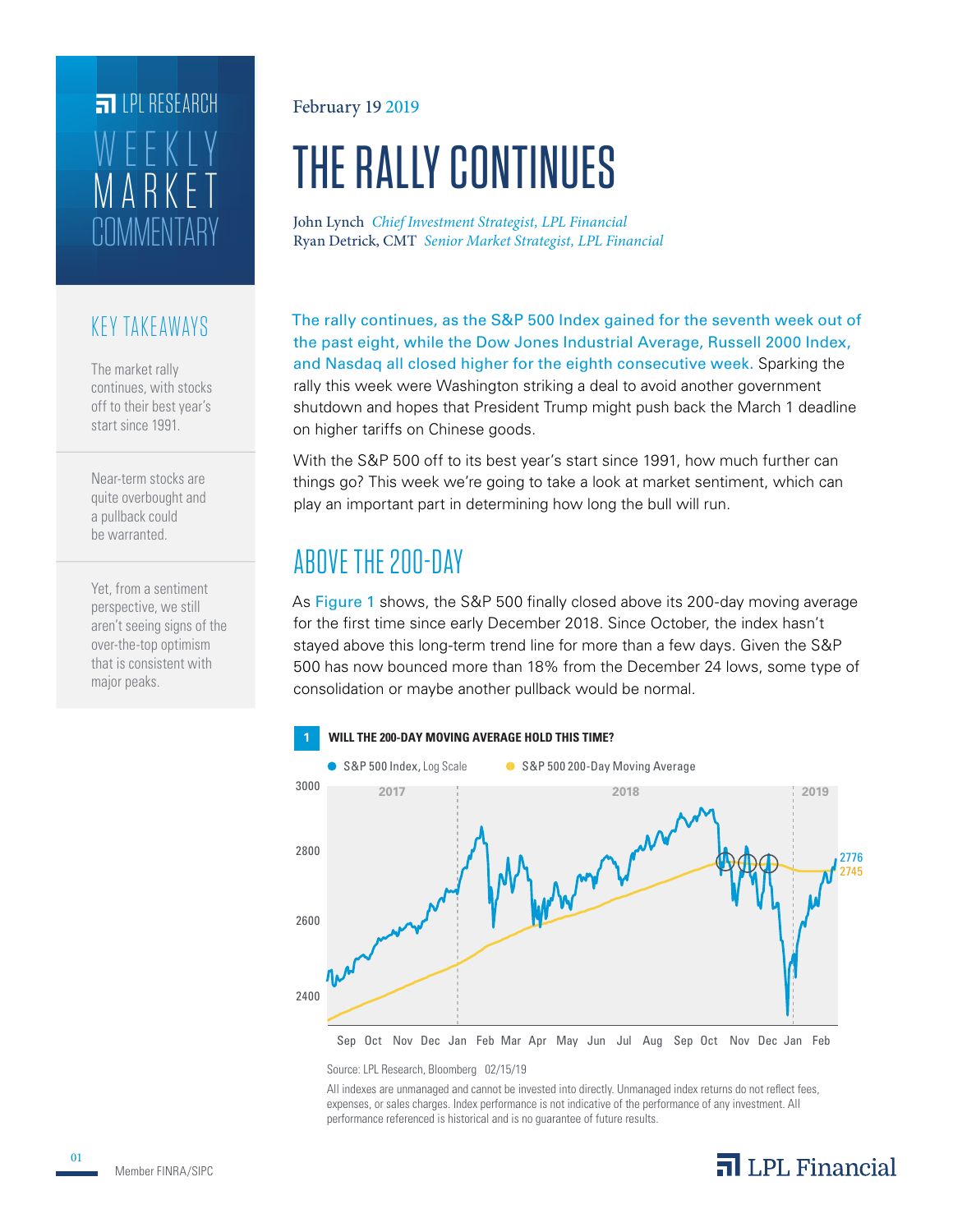As we discussed in *[That Was The Easy Part](https://lpl-research.com/~rss/LPL_RSS_Feeds_Publications/WMC/Weekly_Market_Commentary_02042019.pdf)*, a retest of the December 24 lows likely won't happen. Historically, you see retests at major market lows, but this could be one of those rare times that we don't. Two main reasons are:

- On January 18, 2019, more than 70% of the S&P 500 components made a new 4-week high, and the returns after such a rare blast of strength have been quite impressive 3, 6, and 12 months later.
- We saw two 90% up days coming off the December lows, on December 26 and January 3. This means that 90% of all stocks on the New York Stock Exchange were higher and 90% of the volume was also higher on those days. When we see two strong days like that so close together coming off a low, continued future gains without a rest is likely, in our view.

### CHECKING IN ON SENTIMENT

The overall technical backdrop continues to look strong, but one other substantial positive is that investor sentiment is still not near areas we would consider to be a major warning sign.

History has shown that the crowd can be right during trends, but it also tends to be wrong at extremes. This is why sentiment can be an important contrarian indicator. If everyone who might become bearish has already sold, only buyers are left. The reverse also applies.

On multiple levels, we see increasing optimism but not at levels that have shown it paid to be contrarian. In fact, with a more than 18% bounce off the December lows, we are quite surprised there isn't more excitement.

- **The Bank of America/Merrill Lynch Global Fund** Manager Survey had the highest number of investors "overweight cash" since early 2009. Additionally, investors with an "overweight global equities allocation" sank to the lowest level since September 2016. This shows managers aren't giddy over the good start to the year and suggests there could be potential cash on the sidelines waiting to come in.
- **The CNN Money Fear and Greed Index hit single** digits back in December, but has bounced to only 64 recently (on a 0–100 scale), again suggesting overall optimism isn't near previous warning signs.
- **The National Association of Active Investment** Managers (NAAIM) Exposure Index was recently over 80 for the first time since October, but again this has peaked much higher in the past.
- **The number of bulls in the weekly American** Association of Individual Investors (AAII) Investor Sentiment Survey has been beneath 40% for 14 consecutive weeks, the longest such streak since last spring, when the first 10% correction in nearly 18 months occurred. What is so interesting about it this time around is bulls aren't springing into the picture even after week after week of gains.
- **Investors continue to pull money out of equity** mutual funds and equity exchange-traded funds (ETF). In fact, according to weekly data from the Investment Company Institute (ICI), only seven weeks over the past year have seen inflows into U.S. domestic mutual funds and ETFs. Additionally, the week of the December 24 lows saw the largest weekly outflows of funds since February 2018. We would expect to see more inflows and optimism before an ultimate market peak could take place.

02

#### $\overline{\mathbf{a}}$  LPL Financial